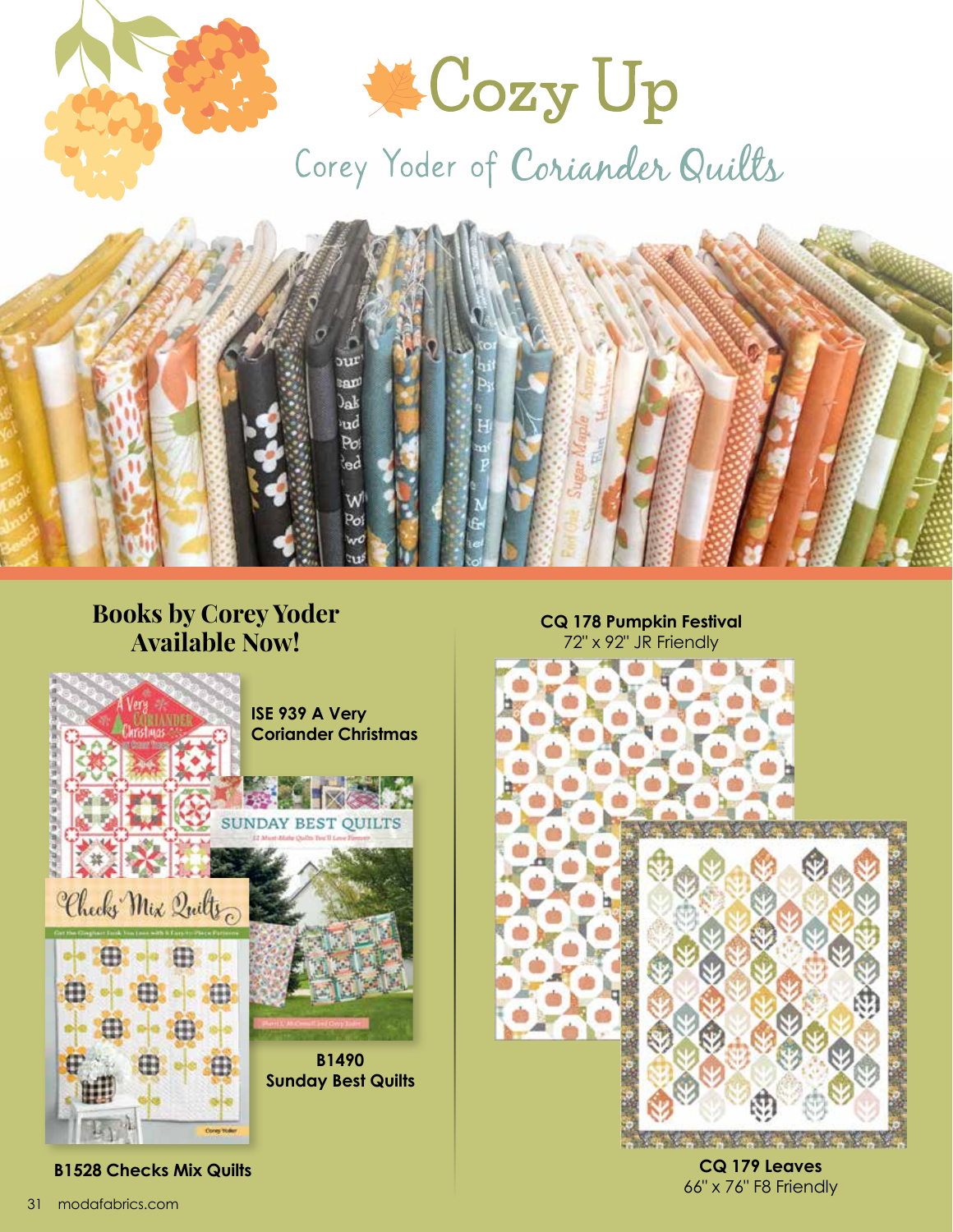When I was growing up, I remember thinking that Christmas would arrive as soon as the leaves fell off the trees. Our home had a tree outside the front window that always held onto its leaves far past those on other trees. I would wait and wait for those leaves to fall so that Christmas could arrive. My family would rake the fallen leaves from those other trees and jump in the leaf-piles, while the nights would turn cooler and a blanket of frost would cover the grass in the morning. And then, finally, when that last leaf fell from that last tree, Christmas would arrive.

I love the coziness that Autumn brings, and the anticipation of the Holidays that comes with it. Cozy Up invites you to "cozy up" with your favorite book and a beautiful quilt. This collection reflects the colors of the changing season with rich yellows, oranges, greens, grays, and teal. The prints in Cozy Up pay homage to Autumn with leaves, acorns, and fall flowers. The print I titled Trees has the names of many different trees… and what kind of tree kept Christmas at bay in my front yard? It was a Maple tree.

moda FABRICS + SUPPLIES

**AUGUST DELIVERY**

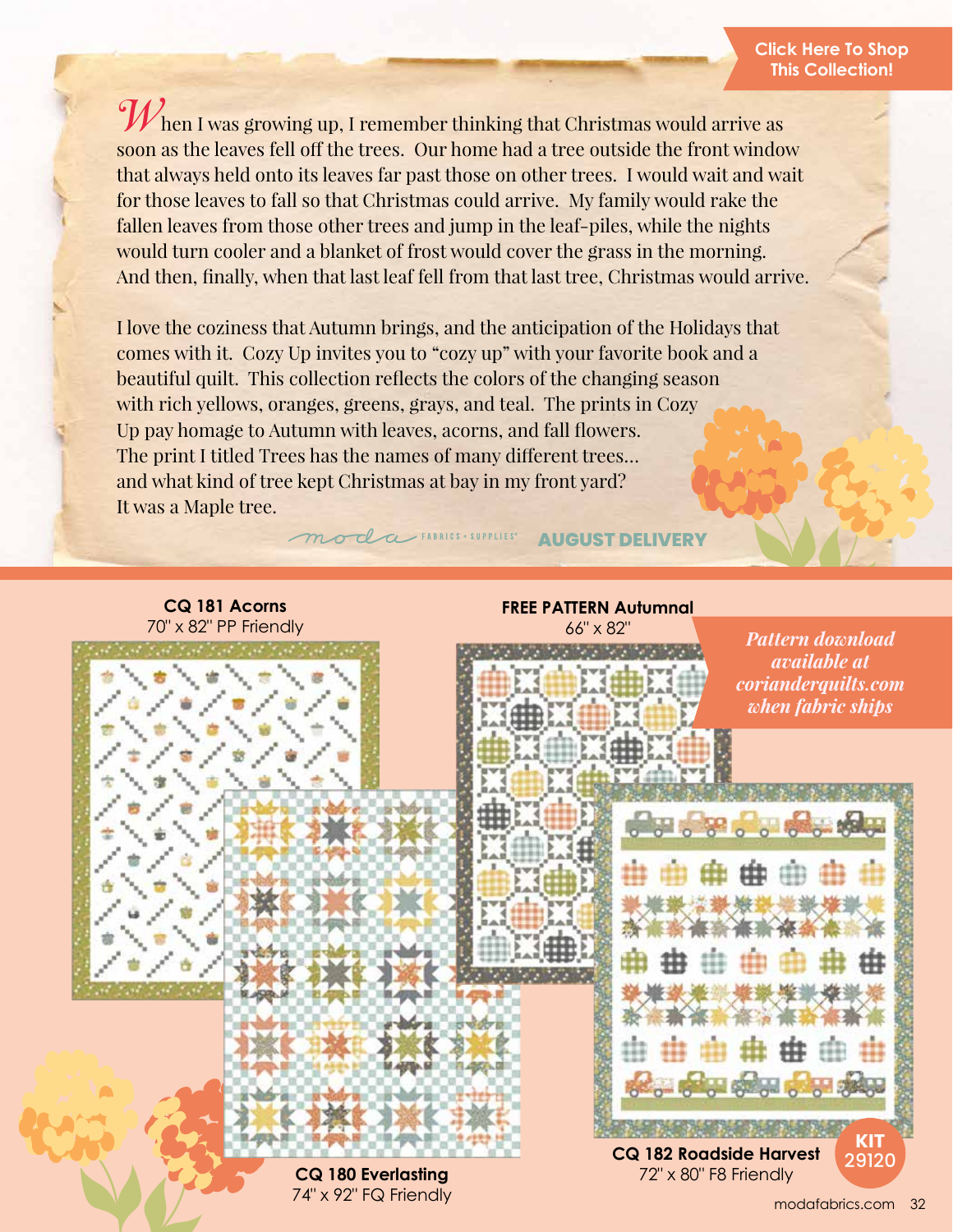## Cozy Up Corey Yoder of Coriander Quilts



## **AUGUST DELIVERY**

**OCHRE 9900 79**

**DUSTY JADE 9900 38**

> **ETCHINGS CHARCOAL ETCHINGS CHARCOAL**

**MUSTARD 9900 213**

**MUSTARD**<br>9900 213

**FIG TREE OLIVE PIG TREE OLIVE**